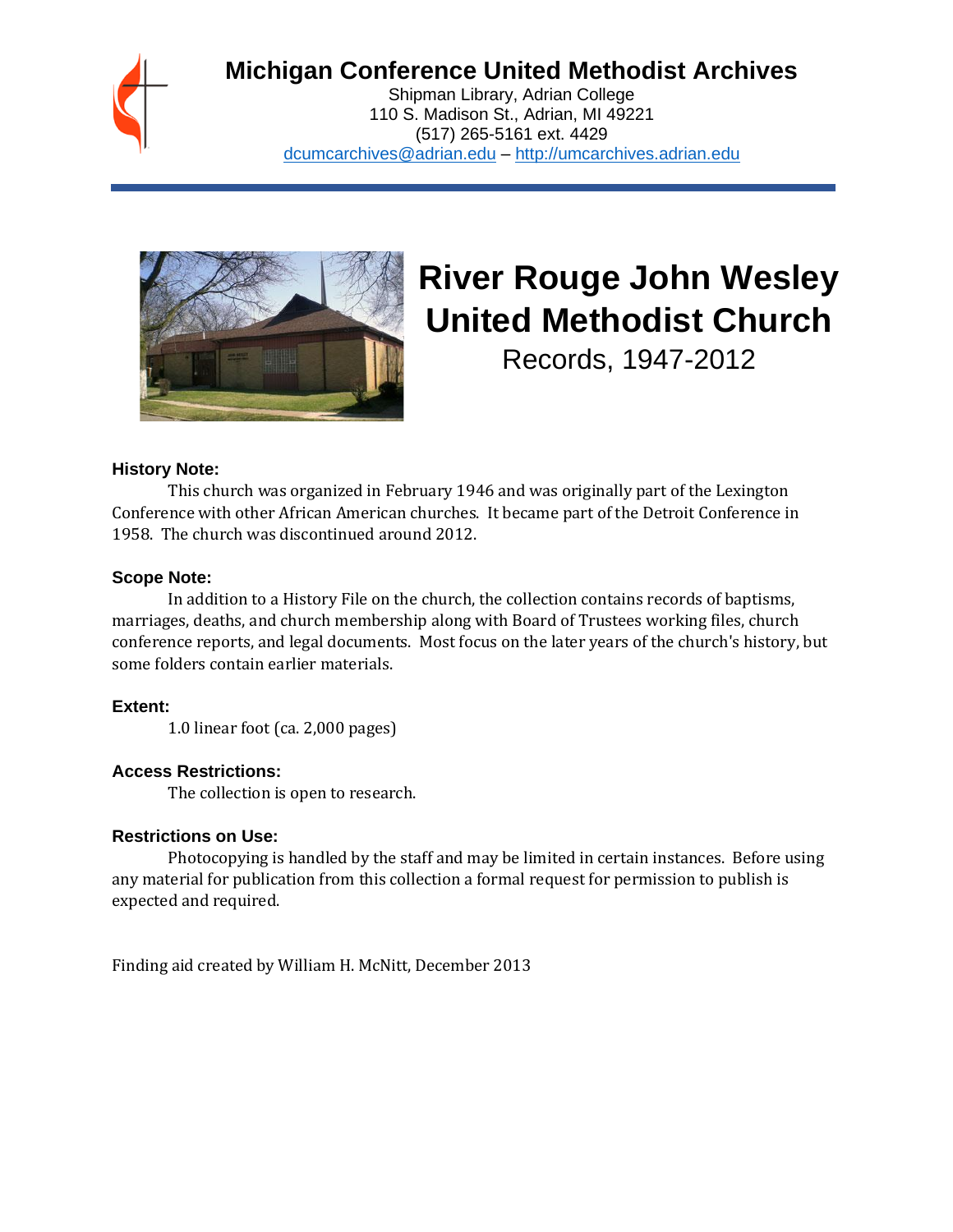#### **Appointments List**

- 1947-1948: Chester A. Trammell
- 1948-1949: William R. Moorehead
- 1949-1950: Chester A. Trammell
- 1950-1953: Fletcher C. Walker
- 1953-1958: William H. Williams
- 1958-1961: Abraham B. Little
- 1961-1966: Archie Lee Rich
- 1966-1969: David M. Jordan
- 1969-1973: Jimmy Clark
- 1973-1976: Donald E. Morris
- 1976-1980: Frederick Moore Sr.
- 1981-1985: Wilfred E. Johnson Sr.
- 1985-1989: Byron Ammons
- 1989-1992: Lester Mangum
- 1992-1992: Hilda Harris (interim)
- 1992-1995: Elias Mumbiro
- 1995-1997: Lamarr V. Gibson
- 1997-January 1998: Charles M. Knight
- April 1998-2000: Gary A. Williams
- 2000-2006: Cheryl Myhand
- 2006-2012: Rahim O. Shabazz